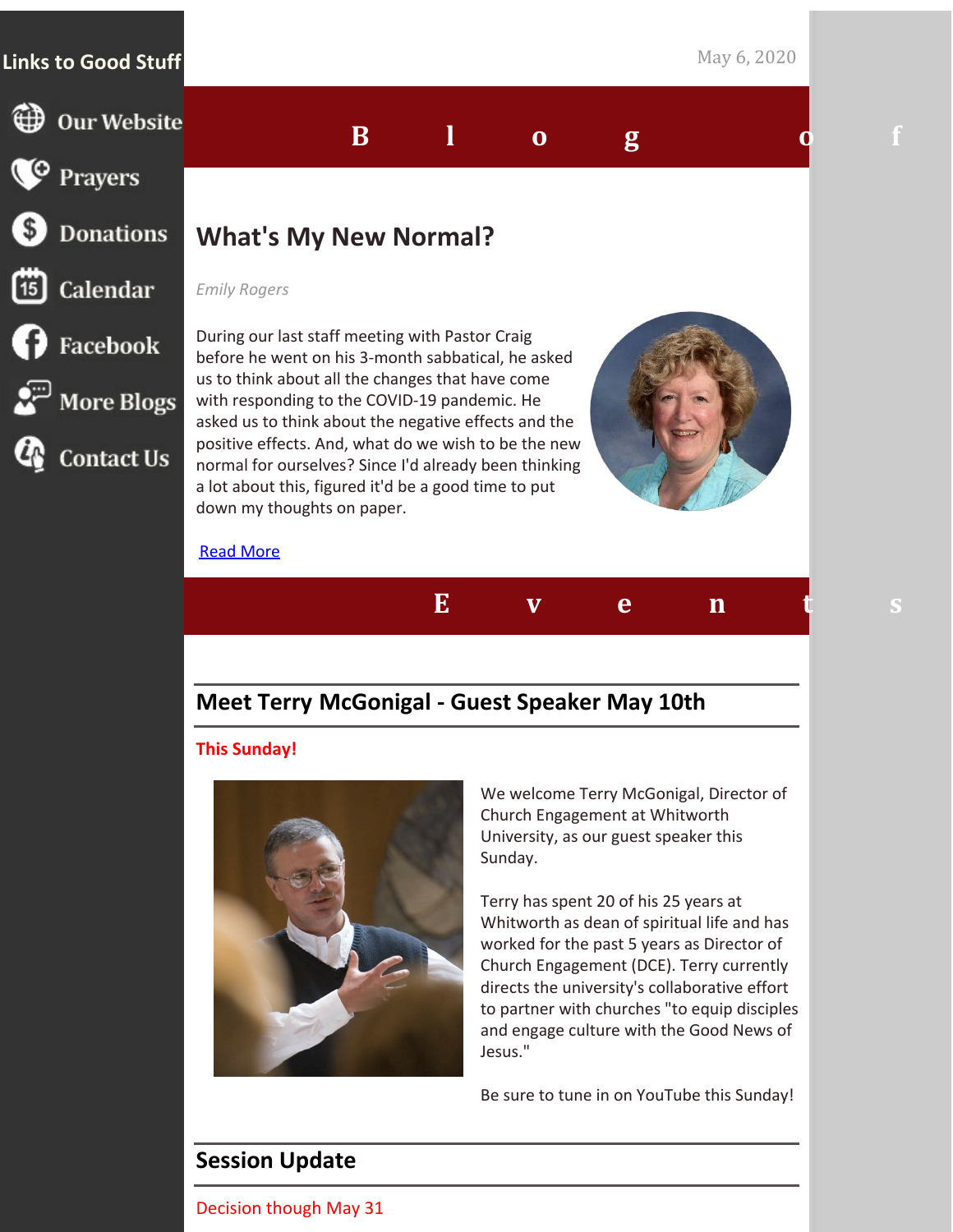Our Session met Tuesday, May 5th to discuss the 1st Pres position on social distancing in compliance with the State of Idaho's response to the COVID-19 virus. With guidance from the Presbytery:



#### **Plan**

- Meet remotely with pre-recorded online streaming this Sunday, May 10th.
- Starting May 17th, we will begin to livestream our service from the sanctuary, with only worship leaders and needed staff in the sanctuary.
- Session approved the formation of a task force to navigate the many details of re-opening the church and it's many activities.
- Ongoing Session re-evaluation every 2 weeks.

## **If you missed this past Sunday's Service ...**



It's hard to believe that we're starting our sabbatical message series! May though July we'll be treated to messages from our own sabbatical pastor, Rev. Jennie, the first Sunday and guest speakers for the rest of the month.

This past Sunday we heart Pastor Jennie's first message along with our other all-star contributors. We started with Ray's prelude and hymns, Rob Blackston leading us in our praise songs, and prayers and church news from Kierstie Reininger.

All brought to you by our wonderful team, again artfully compiled into a final production by Tech Director Connor Harris.

#### Watch this service or any of our past [services.](https://www.youtube.com/channel/UCCfruZriuZfS2hVar79nXbQ)

# **Open Sanctuary | By Zoom**

#### Conversation and Prayer Wednesdays at Noon by Zoom

We have suspended Open Sanctuary at the church for the time being. We are trying our best to be super vigilant and will reopen the Sanctuary as soon as it's deemed safe.



For now, find sanctuary in your home and take time for self-care with quiet, peaceful meditation. *Watch your email for a message from to connect in prayer remotely.*

**C h u r c h N e w s**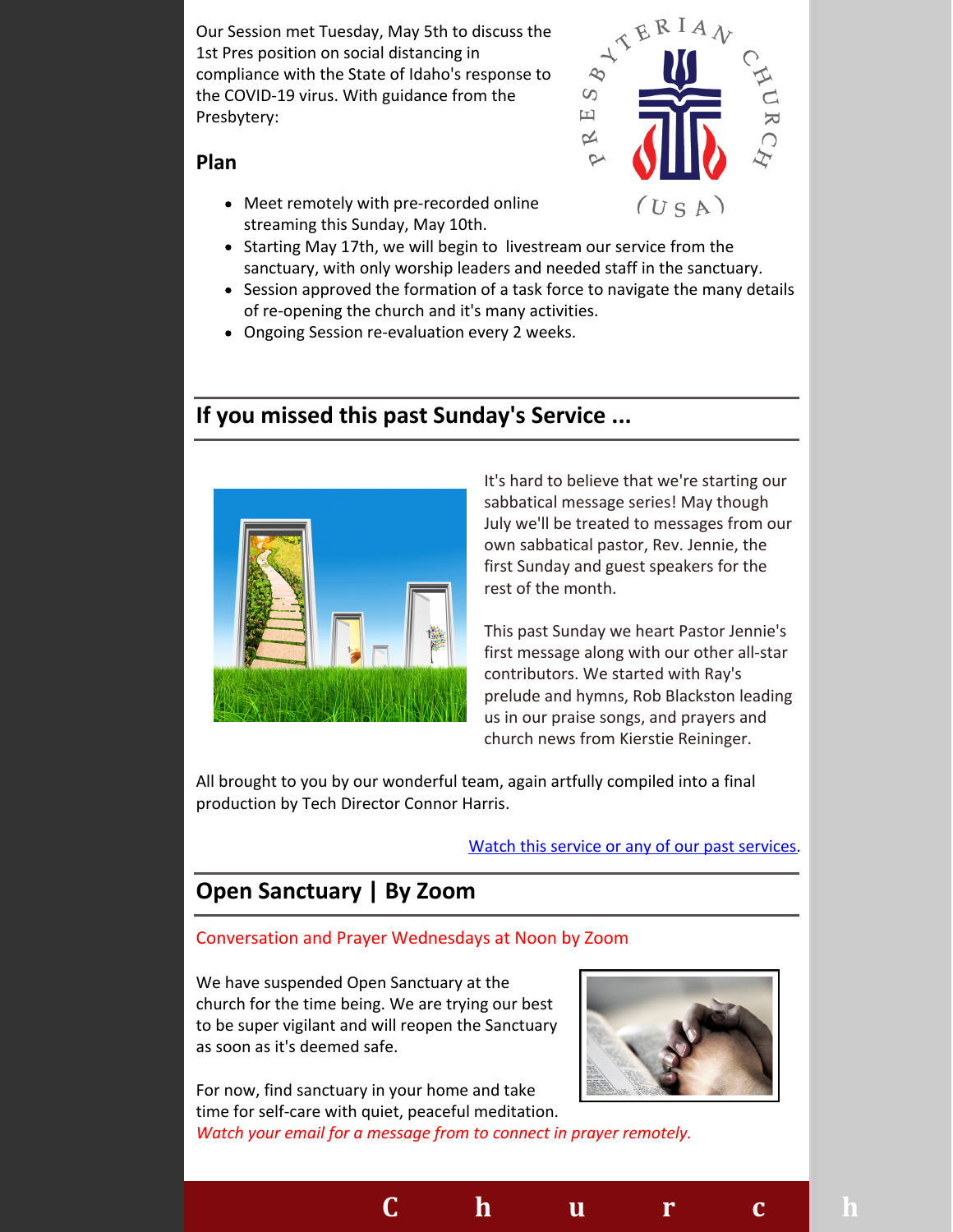# **Children & Families Ministry Update**

Thank You For Your Generosity!



Today is a fun day at 1st Presbyterian. Our flower baskets are ready for pick-up (Wednesday, May 6 only).

You really came through (as always!). We sold an amazing 180 baskets. The proceeds will total over \$2,500 and will directly support the Children's Ministry at 1st Pres. We will use these funds to support summer programming as well as to support our camp scholarship program.

SPECIAL NOTE: *If it's raining, the pick-up will*

*be at the office entrance. If the weather cooperates, we'll be using the gravel parking lot door for pick-up.*

# **Visiting the Church Office ... for now**

As we *slowly* move toward our new normal, the office staff will continue to mainly work from home. If you need to stop by the church, please call the office to schedule an appointment so we can make sure whomever you need to visit is available.



# **Read and Think Along With Craig!**

#### **Pastor Sumey's Summer Reading List**



Craig has a huge reading list to start getting through during the first part of his Sabbatical.

If you want to read along, he's put together a reading list of books and articles for you (don't worry, it's much, much shorter than his) so you can read and think alongside Craig. [Download](https://files.constantcontact.com/1d935adc001/1abf8692-150f-4ac3-9390-c817944dc3ce.pdf) the reading list.

Also, watch your inbox for a weekly video blog from him, where he takes 10 minutes to share with you what he's learning, the questions he's asking, and things he's thinking.

## **Serving Those Who Serve**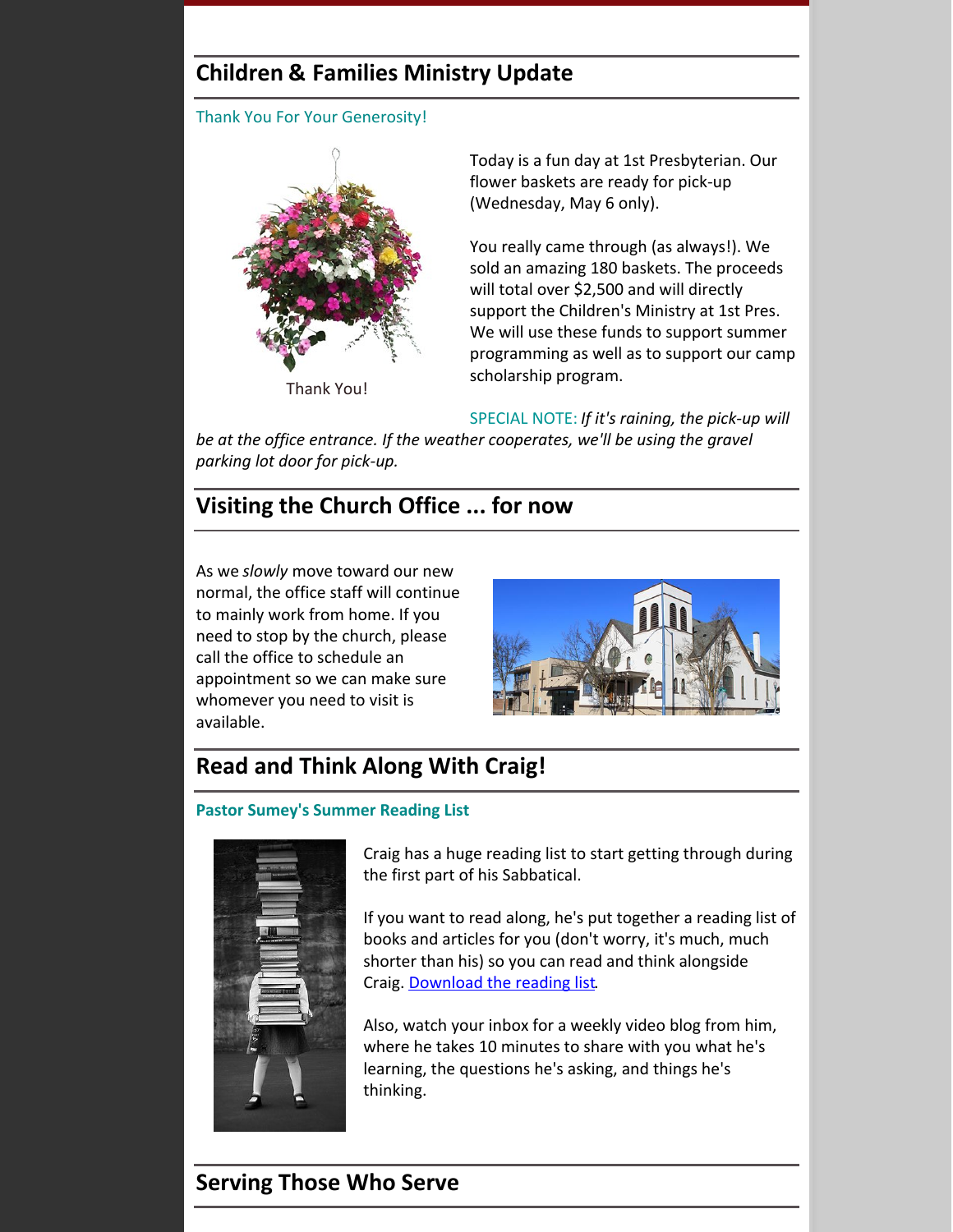#### **Help Us** *Find* **Those in Need**

CDAIDE is providing resources and emergency financial assistance to those who live or work (currently or within the last three months) in restaurants and hotels in the Coeur d'Alene/Hayden/Post Falls area and have been affected by COVID-19.



If you know of someone in this situation, please let them know that an owner or manager can refer them to CDAIDE resources at [https://www.cdaide.org/refer](https://www.cdaide.org/refer-care?utm_source=eNews+May+6%2C+2020&utm_campaign=eNews+5.6.2020&utm_medium=email)care.

## **2020 College Scholarship Application - New Due Date!**

#### *Due May 31st*



All scholarship applications now need to be received no later than May 31st . Please email your application to **[Stephanie](mailto:bookkeeperfirstprescda@gmail.com) Rogge** (bookkeeperfirstprescda@gmail.com). You can also mail applications directly to the church.

If you don't have the application, it can be found here: **[Scholarship](http://www.1stpresdowntown.org/ed-scholarship-application/?utm_source=eNews+May+6%2C+2020&utm_campaign=eNews+5.6.2020&utm_medium=email) Application**

As always, if you have any questions, don't hesitate to call the office: 208.667.8446

## **Important Links**



While we're all adjusting to our current normal, we thought you might like quick access to these helpful links.

- **[Subscribe](https://www.youtube.com/channel/UCCfruZriuZfS2hVar79nXbQ) to our YouTube Channel** Join the 9 am Sunday service and view past services.
- **[Online](https://www.eservicepayments.com/cgi-bin/Vanco_ver3.vps?appver3=Fi1giPL8kwX_Oe1AO50jRhFtjI3jPush-TiV_cWeMqos4NSQukCYDzKLUtTTUlsf2EvVVAEjqawDomKT1pbouWbIw4yEvEZZftNOfs1-eIM%3D&ver=3&utm_source=eNews+May+6%2C+2020&utm_campaign=eNews+5.6.2020&utm_medium=email) Giving**. Please continue to support the ministry of our church through tithes, pledge fulfillment, and offerings. Take advantage of our convenient and easy-to-use online giving portal or you can mail your offering checks directly to the church office.
- **Submit Prayer [Requests](http://www.1stpresdowntown.org/contact/?utm_source=eNews+May+6%2C+2020&utm_campaign=eNews+5.6.2020&utm_medium=email) to iPray**. We are a praying church! We pray together every Sunday and there is a committed group that prays for the needs of others all week long. Submit a **PRAYER [REQUEST](http://www.1stpresdowntown.org/contact/?utm_source=eNews+May+6%2C+2020&utm_campaign=eNews+5.6.2020&utm_medium=email)**

Don't hesitate to call the office if you have any questions: 208.667.8446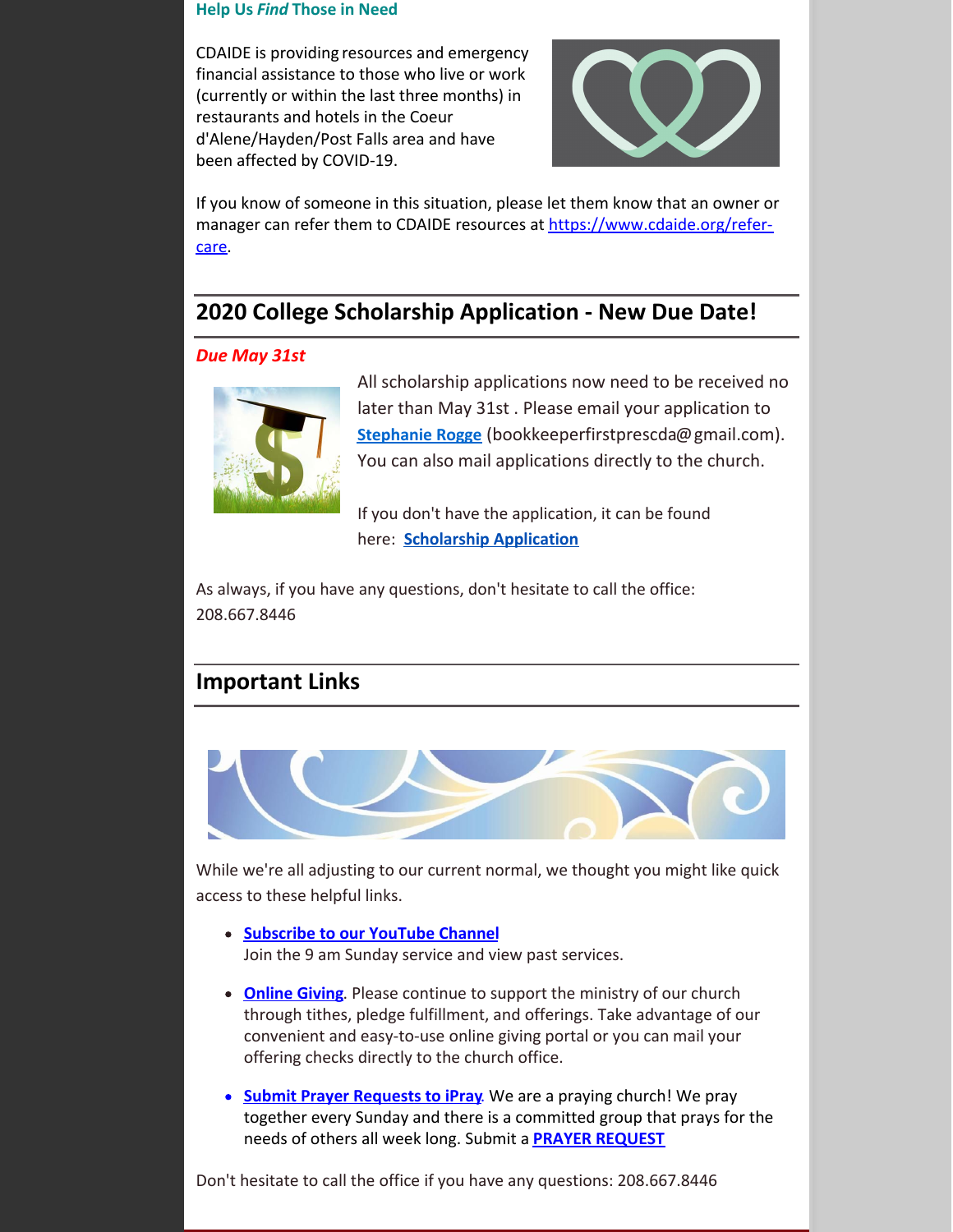

*Steven Balas, Director of Student Ministries*

## **Notes from Steve**

### **Word for Today**

"And this is eternal life, that they know you, the only true God, and Jesus Christ whom you have sent." John 17:3

## **Pictionary and/or Charades and/or Scavenging Wednesday 6:30 pm**



I had sooo much fun playing Pictionary/Charades last week! We let whoever's turn it was choose which they wanted to do. I laughed until it hurt!

**Join Zoom Meeting** https://us02web.zoom.us/j/523636452? pwd=RGgxNkhNT3pRZnFWVFZnNThVblpMQT09

Meeting ID: 523 636 452 Password: 1234567

## **Free At Last - the Camping Trip - Register Now!**

Let's celebrate our freedom together! We will be having tons of fun but we will also be learning cool tools for navigating our way to God through all of life's obstacles - even unexpected uproars like COVID-19. What a great way to kick-off summer - please plan on coming if you can!!!

Where: Priest Lake, Lionhead campground, group site When: June 8 - June 11 (assuming we are opened back up by then) Cost: \$50/child (with discounts for siblings and scholarships available) Registration: https://1stpres.churchcenter.com/ registrations/events/419932 Registration deadline: May 17 (we need commitments asap!)

## **Greatest Shelter Contest - \$20 Amazon Gift Card Prize!**

Congratulations to our shelter winner for the beautiful shelter - with a fire pit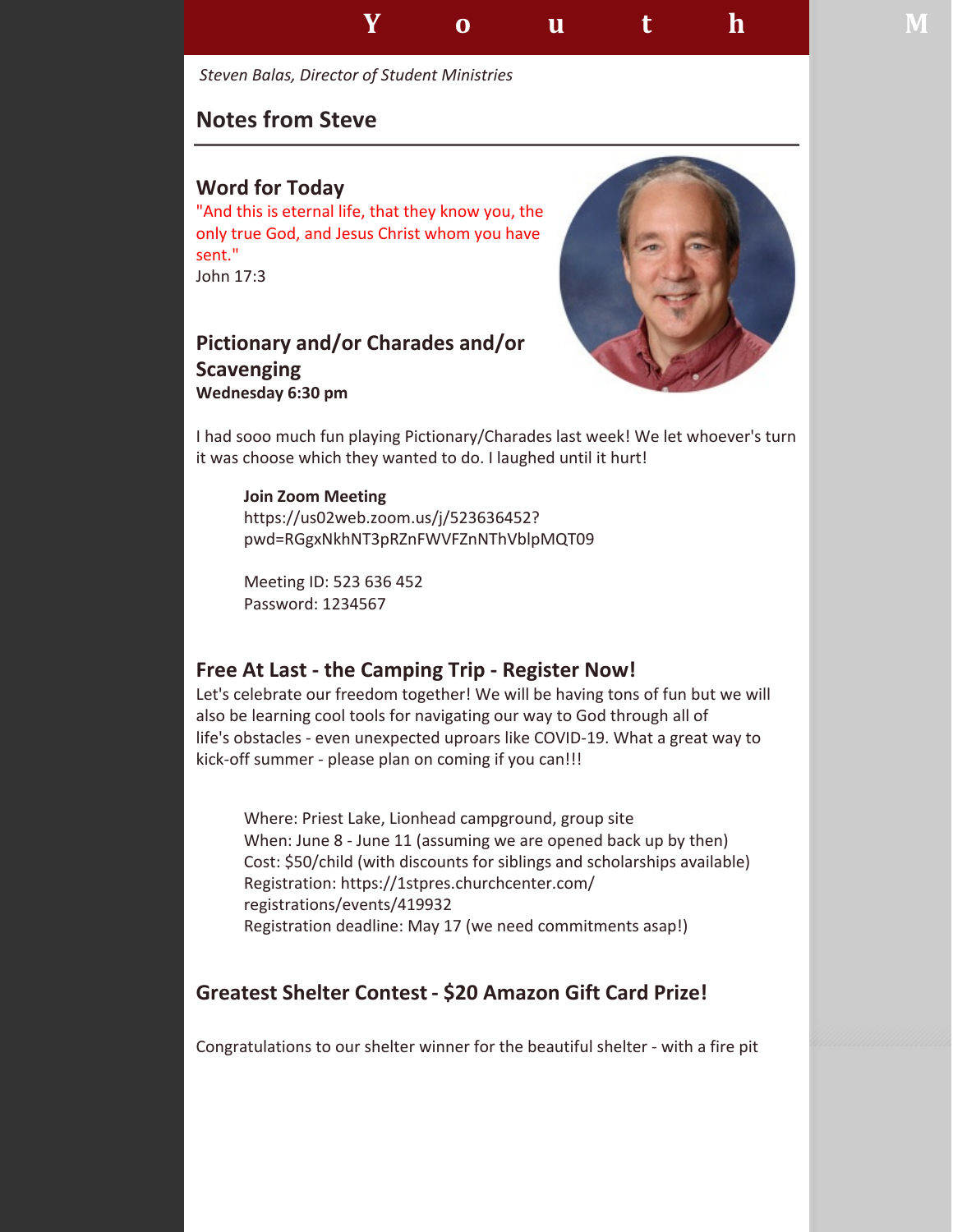

Now the only question is ... how will she spend her loot?

## **Scavenger Swag**

Your young ones have proven themselves adept at hauling in the loot! I have Amazon gift cards to give out. I can give these via email, but with this round of rewards I wanted to deliver them in person. If your child has been attending Zoom meetings and you'd rather they received their reward via email just let me know, otherwise I will text first, then drive by and leave your gift on the doorstep, then wait in my car for a second. If you want to chat for a minute come out - otherwise I will drive off and you can start spending the loot!

## **Digging Deeper - for high schoolers!**

Is your child interested in learning more about God - in a more focused and mature manner? Youth group is a lot of fun, and there are a variety of interest levels amongst the kids. I want to create an avenue for any who want to really get into the things of God at a higher level. This would be an at-your-own-pace mentored study for those who want to take this step in their Christian growth. Let me know if you think this is your child.

## **Camp Spalding**

We have discount codes available for Camp Spalding. If you are interested in attending camp this summer let me know.

As always, I am available with any questions, concerns or prayer requests!

Steve

[steve@1stpresdowntown.org](mailto:steve@1stpresdowntown.org) Cell (208) 816-8122



*Carley Walker, Director of Children & Family Ministries*

# **Notes from Carley**

Hello Families,

#### **Zoom Connect and Learn** CANCELLED THIS WEEK!

I am super bummed that we have to cancel this week's**Zoom Connect and Learn**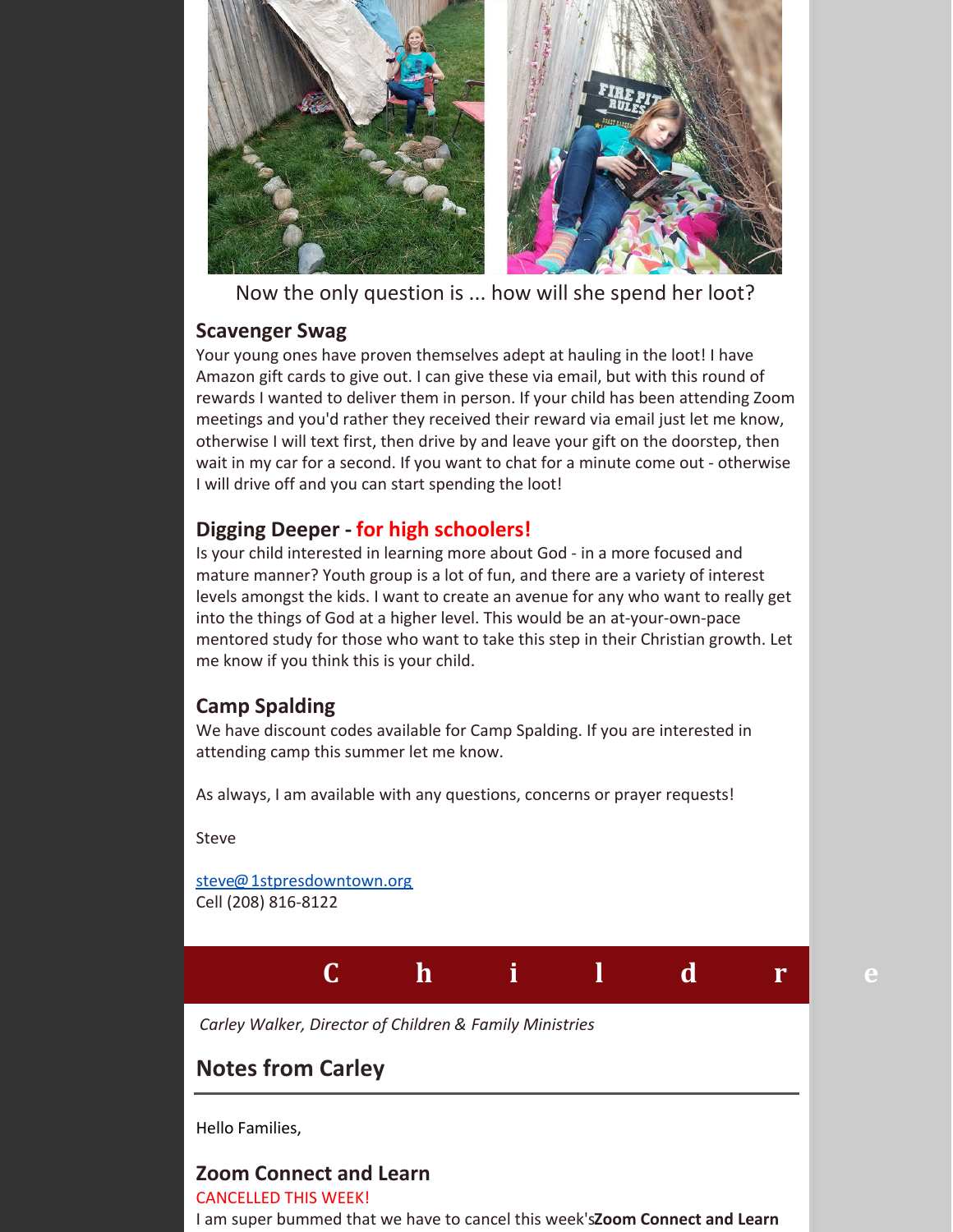meetings! I will be at the church distributing flower baskets for the fundraiser so I



won't be available. Our congregation stepped up as they always do! We sold 180 flower baskets! This fundraiser brought in an incredible \$2,520 that will be used for scholarships and summer programming! I cannot thank everyone enough for their amazing support.

Our Zoom meetings will be back as of Wednesday, May 13th.

#### **Preschool - 1st-grade:**

I asked the 4, 5, and 6-year-olds to color a picture about creation this week. I would love you to send me a picture of your child proudly displaying their artwork for a special project I am working on. **This week's challenge:** Find something that God created and bring it on our Zoom to "show and tell."

#### **2nd through 5th-grade Challenge:**

On May 13th, during our Zoom meetings, we will be talking about how we are all unique, gifted, and special. I would encourage your child to think about one thing they consider a talent or unusual thing about themselves to share with the group.

## **Flower Basket Pick-up Info**

Tomorrow is a fun day at 1st Presbyterian - our flower baskets are finally available! You guys really came through (as always!). We sold an amazing 180 baskets, the proceeds will total over \$2,500 and will directly support the Children's Ministry at 1st Pres. We will use these funds to support summer programming as well as to support our camp scholarship program. THANK YOU!

#### **Special Directions:**

Pick-up will be in the gym between 11:00 am and 2:00 pm. There will be someone at the door directing you where to go. If it is raining, we will use the office entrance for pick-up. If the weather is nice, we will use the gravel lot gym doors. We will be practicing strict social distancing in accordance with the guidelines provided by the State of Idaho. As much as we would love to visit with all of you, we ask that you pick-up your basket and avoid hanging out. To speed up the pick-up process, consider bringing a pre-filled out check. Each flower basket is \$35.00. We will also have the ability to accept credit card payment.

Again, thank you so much for supporting the children of 1st Presbyterian! These funds will directly support the faith formation of all our Adventure Kids!

## **5th Grade Transition**

It is hard to believe it's already time to begin talking about the transition from 5th grade to middle school within the church! We have eight 5th graders that will be moving onto the youth group. Steve, the summer interns, and I have come up with a plan for a (hopefully) seamless transition.

To begin the transition:

**Wednesday, May 13th**, from 5:30 - 6:15 (before Steve's youth group meets). Current 5th graders and their parents to meet via Zoom.